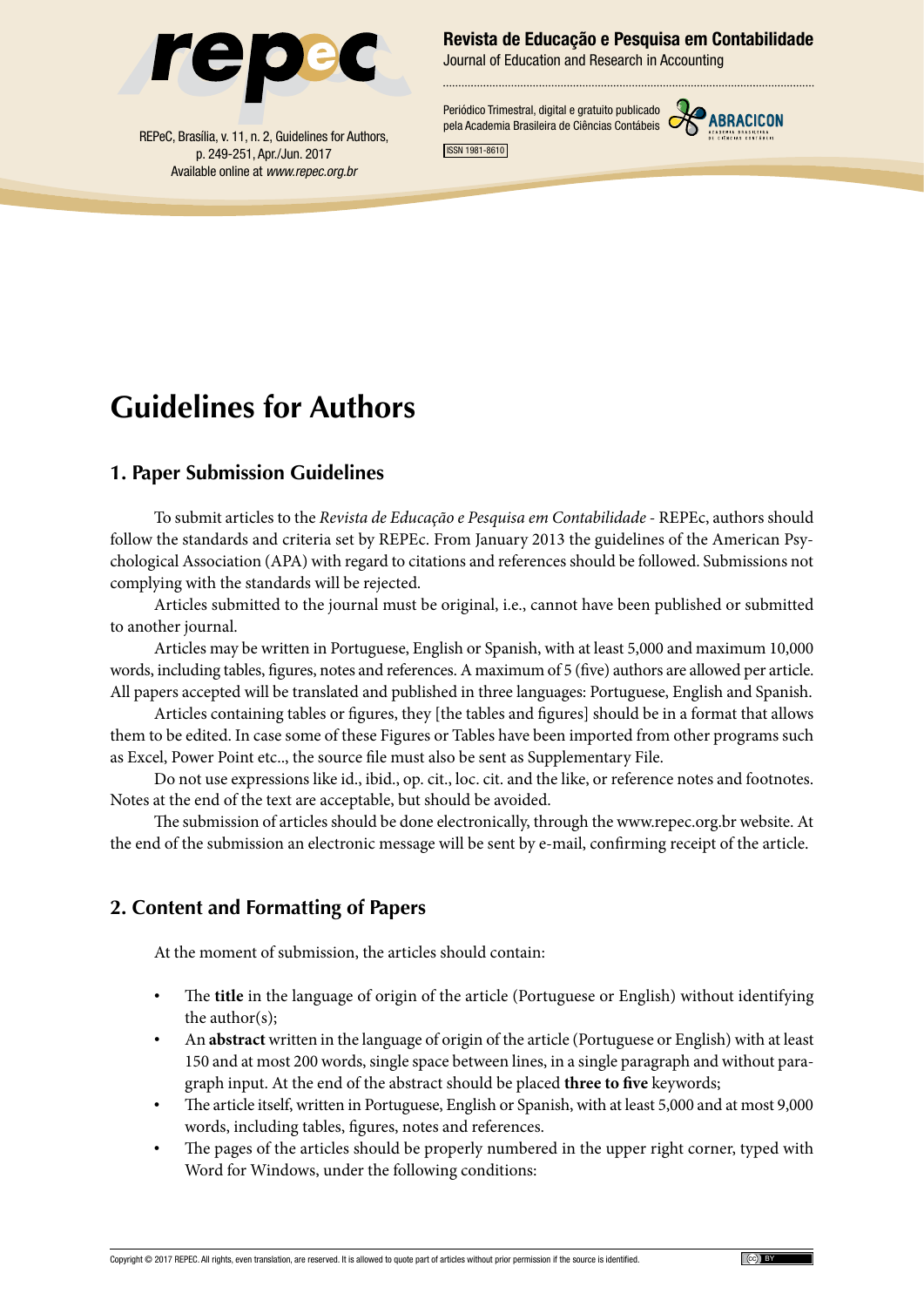- - A4 paper (210 x 297 mm);
	- Times New Roman, size 12;
	- Spacing: single;
	- Paragraph input: 1.25;
	- Margins: 3cm top, 2cm bottom, 3cm left, 2cm right;
	- Tables and figures in Times New Roman, size 10;
	- Citations and references must comply with current standards of the APA (American Psychological Association).

### **3. Tables and Figures1**

Tables and figures should be used in articles whenever their information make text comprehension more efficient, without repeating information already described in the text.

#### **3.1 Tables**

The table should usually show numeric or textual information organized in an orderly exposition of columns and rows. Any other statement should be characterized as textual figure.

The table should be displayed with its information visible and sufficient for their understanding and should be formatted as follows:

| Table editor                           | Word for Windows 97 or superior. In case authors have drawn their tables in Microsoft Excel<br>or in a similar program, please remake the tables using the feature in Word.                                                                                                                                                                                                          |
|----------------------------------------|--------------------------------------------------------------------------------------------------------------------------------------------------------------------------------------------------------------------------------------------------------------------------------------------------------------------------------------------------------------------------------------|
| Font                                   | Times New Roman, size 10.                                                                                                                                                                                                                                                                                                                                                            |
| Line spacing                           | Simple.                                                                                                                                                                                                                                                                                                                                                                              |
| Spacing before and<br>after paragraphs | 3 pt.                                                                                                                                                                                                                                                                                                                                                                                |
| Table colors                           | Use only black and white (grayscale).                                                                                                                                                                                                                                                                                                                                                |
| Title                                  | The table title must be brief, clear and explanatory. It should be placed above the table, in the<br>top left corner, and on the next line, just below the word Table (with a capital initial), followed<br>by the number that designates it. The tables are presented with Arabic numerals in sequence<br>and within the text as a whole. Eg: Table 1, Table 2, Table 3, and so on. |
| Citation of tables                     | When citing tables in the text, type only the number referring to the table, for example<br>Table 1, Table 2, Table 3 and so on. (the word 'Table' should be presented with the first letter<br>capitalized). Never write 'table below', 'table above' or 'table on page XX' because the page<br>numbers of the article may change while formatting.                                 |
| Table notes                            | The font used in the notes of the table should be Times New Roman, size 10, single spaced.<br>The notes should be described in the footnote of the table, and they serve to indicate the Source<br>of the information of the table, and other information important to understanding the table.                                                                                      |

<sup>1</sup> Most of these guidelines were adapted from the Manual for Submissions of the *Revista de Administração Contemporânea* – RAC, available at www.anpad.org.br.